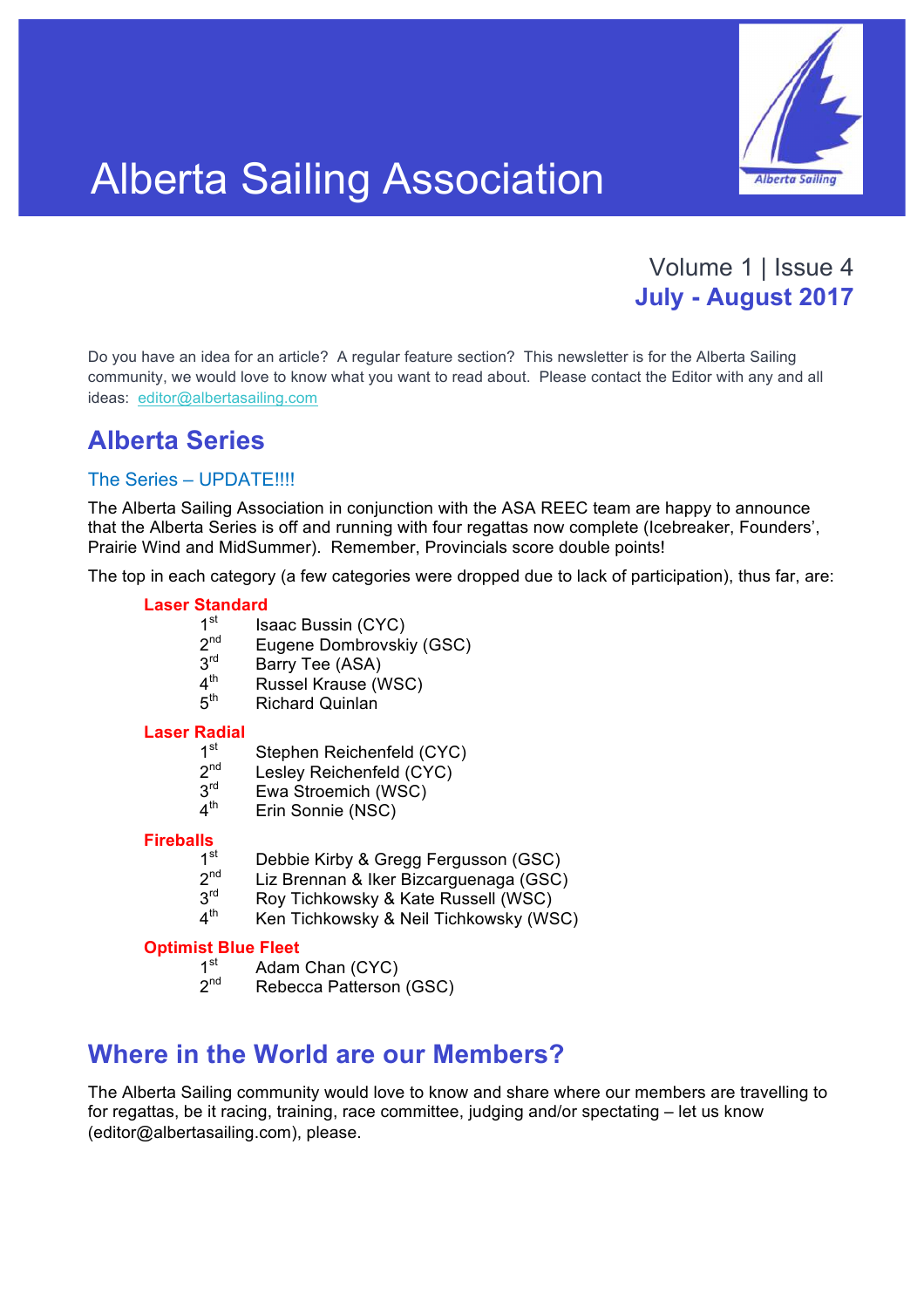## **Canada Summer Games Results**







#### Laser Male **Laser Female**

| טשו ועטו  |                         |               |  |  |
|-----------|-------------------------|---------------|--|--|
| <b>No</b> | Name                    | Placing       |  |  |
| ON        | Muru, Matti             | Gold          |  |  |
| <b>BC</b> | Owen, John              | <b>Silver</b> |  |  |
| QC        | Vittecoq, Justin        | <b>Bronze</b> |  |  |
| <b>NS</b> | Dalzell, Spencer        | 4             |  |  |
| <b>AB</b> | <b>B</b> Weicht, Connor | 5             |  |  |
| <b>NL</b> | Hanlon, Jesse           | 6             |  |  |
| <b>SK</b> | Gagnon, Andre           | 7             |  |  |
| <b>MB</b> | Clark, Anthony          | 8             |  |  |
| <b>NB</b> | Brittain, John          | 9             |  |  |

| No        | <b>Name</b>           | Placing       |
|-----------|-----------------------|---------------|
| ON        | SE Gravely, Clara     | Gold          |
|           | NS   Sullivan, Lauren | Silver        |
| QCli      | Desgroseilliers, Léa  | <b>Bronze</b> |
| <b>NB</b> | Sears, Claire         | 4             |
| <b>BC</b> | Shepard, Makena       | 5             |
| <b>MB</b> | Ingenmey, Molly       | 6             |
| AB        | Kortbeek, Rachel      | 7             |
| <b>SK</b> | Carter, Kathleen Jean | 8             |
| PЕ        | Cudmore, Makena       | 9             |

#### 29er Males 29er Females 2.4m Para-Mix

| Team                    | Placing       |  |
|-------------------------|---------------|--|
| X <sub>NS</sub>         | Gold          |  |
| ON                      | <b>Silver</b> |  |
| $\overline{\bullet}$ QC | <b>Bronze</b> |  |
| <b>BC</b>               | 4             |  |
| <b>SK</b>               | 5             |  |
| NIX II<br><b>MB</b>     | 6             |  |
| <b>NB</b>               | 7             |  |
| $e^{i\theta}$ PE        | 8             |  |
| AB                      | 9             |  |

| Team                             | Placing       |
|----------------------------------|---------------|
| $\blacksquare$ $\blacksquare$ QC | Gold          |
| ON                               | <b>Silver</b> |
| <b>BC</b>                        | <b>Bronze</b> |
| <b>NB</b>                        | 4             |
| $\blacksquare$ NS                | 5             |
| 9<br><b>SK</b>                   | 6             |
| <b>MB</b>                        | 7             |
| AB                               | 8             |

| Name                   | <b>Placing</b> |
|------------------------|----------------|
| Gerlinsky, Joe         | Gold           |
| Wong-Sing, Aaron       | <b>Silver</b>  |
| MacDonald, Siobhan     | <b>Bronze</b>  |
| Hulme-Lawrence, Delani | 4              |
| Foy, Bryson            | 5              |
| Frazier, Wendy         | 6              |
| Shewchuk, Krystle Cori | 7              |
| Belliveau, Alyssa      |                |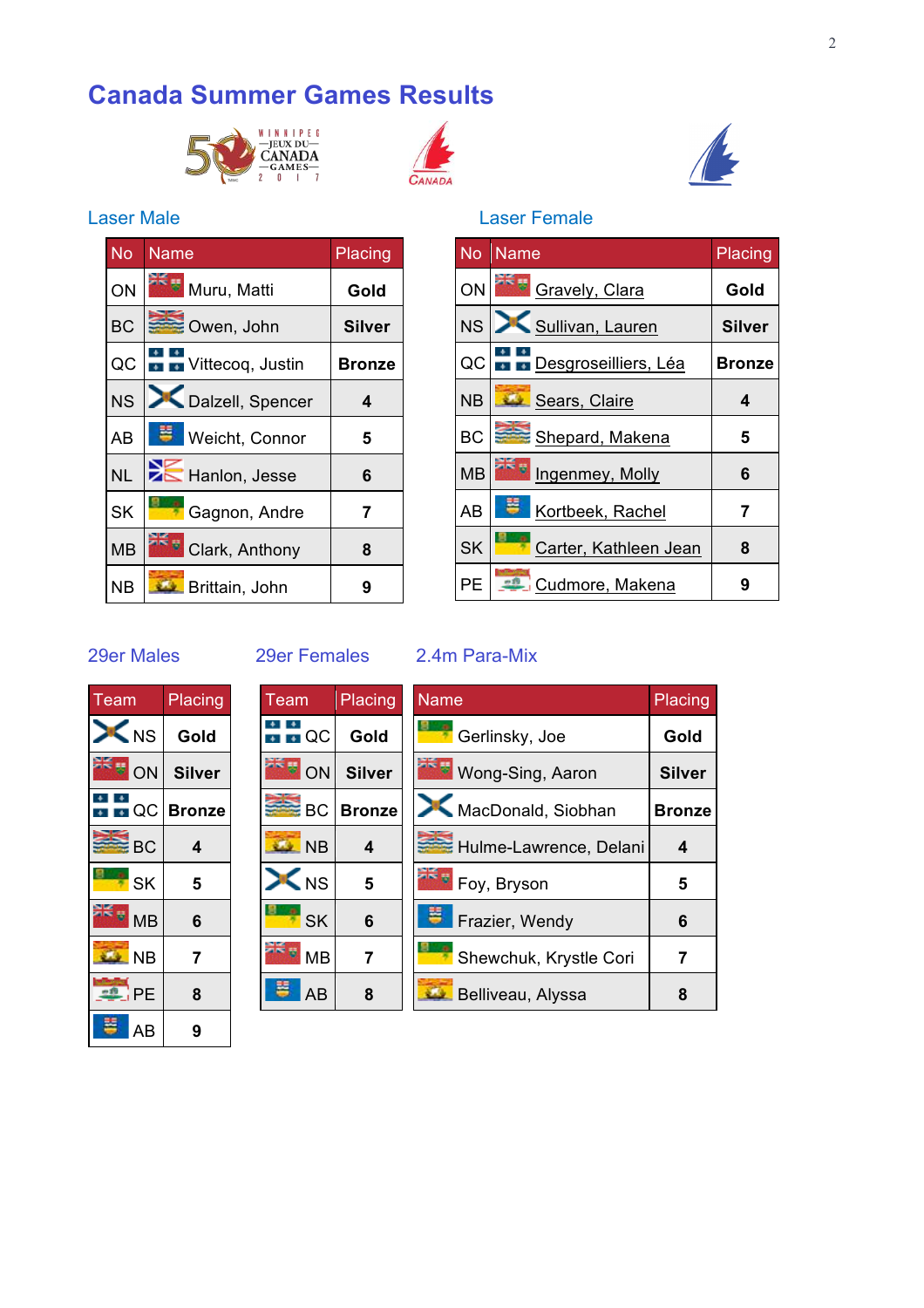

## **The Bluewater Cruising Association**

#### Alberta Sailors – Sailing the World

Have you ever dreamed of "sailing over the horizon" or sailing across the South Pacific or around the world – in your own boat? You are invited! Please come to our open meetings and learn all about "living the dream" at the Bluewater Cruising Association (BCA) Calgary Chapter monthly meetings, held the first Tuesday of every month at HMCS Tecumseh 1820 24 St SW, Calgary, AB T2T 0G6. Doors open at 7:00 pm with the meeting/presentation starting at 7:30pm. Cash bar available.

Everyone, especially sailors of all descriptions, are welcome. Dinghy sailors, racing sailors, weekend fair weather sailors. Please come, meet and join your blue water sailing fleet mates.

Our meetings have a guest speaker often reporting on their latest tropical or high latitude cruise. Baja, The Caribbean, French Polynesia, New Zealand, Alaska, Haida Gwai, The Indian Ocean, The Cape and The Horn, are some of the topics.

Social fun and networking – support, encouragement and 'How to Make Your Own Cruise' a reality. Or just come and enjoy the stories in a comfy chair with beverage in hand. We would love to meet you and you may even decide to join the Calgary Chapter of the BCA Fleet.

Fair Winds and Following Seas,

Bill Norrie Official Greeter BCA Calgary Chapter Website: http://www.bluewatercruising.org/ For Cathy Norrie Vice Commodore BCA Calgary Chapter

## **Upcoming Events**

Summer Hummer @ Sylvan Lake

Website: https://www.sylvansailing.ca/calendar/

Saturday, September 9 to Saturday, September 9

#### **EOSH - End of Season Hummer**

#### **Saturday September 9 th**

- Coffee & Donuts/Muffins Yacht Club 7:30 am to 9:00 am
- Competitors Meeting Yacht Club 9:00 am
- Warning Signal for 1st Race Race Course 10:00 am
- Social/Dinner (Cash Bar) Sylvan Lake Legion 5:00 pm
- The last race on Saturday, will begin no later than 4:00 pm.

Sunday, September 10 to Sunday, September 10

#### **EOSH - End of Season Hummer**

#### **Sunday September 10th**

- Coffee & Donuts/Muffins Yacht Club 7:30 am to 9:00 am
- Warning Signal for 1st Race Race Course 9:00 am
- The last race on Sunday, will begin no later than 3:00 pm.
- Awards Yacht Club following last race
	- **BYOB Bar & Snacks Yacht Club following last race**

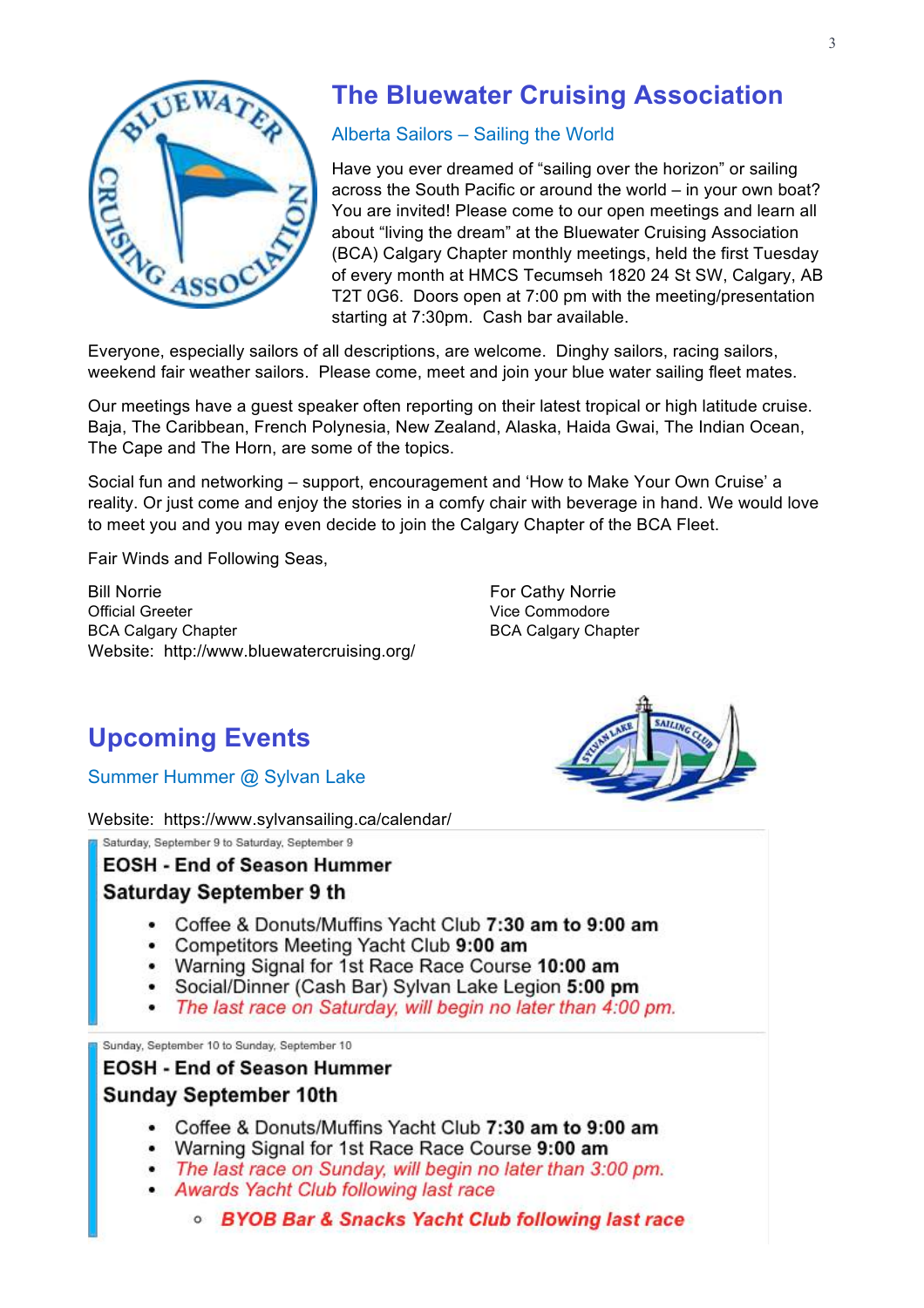#### GSC Fall Regatta

The Glenmore Sailing Club is proud to host the 2017 Fall Regatta, Sept 15-17.



Join us for a Social on Friday September 15 and meet follow sailors from all over the province. Racing starts Saturday and ends on Sunday afternoon. Registration available online soon, check the Glenmore Sailing Club's website: https://www.glenmoresailingclub.com/

## **Canadian Laser Master Championships @ the Wabamun Sailing Club**

The training and regatta were a success. Thank you to Volvo of Edmonton for their financial support, images and video (see link: youtu.be/DiEE1EV8Flk). Much thanks to the Alberta Sailing Association for generously donating Lauri Kalkkinen's time and travel for the event, as well. Thank you to Sean Evans for flying from Wales to also provide awesome coaching.

Full results are located here: http://www.wabamunsailingclub.com/wpcontent/uploads/results/regattas/2017\_Laser\_Masters.html

#### Synopsis by Stephen Reichenfeld

What a great weekend of racing at WSC at the Laser Canadian Masters where there were over 40 Lasers on the line. Many thanks to all at WSC and the sponsors for pulling off the event and arranging with the Gods for such awesome conditions. Maybe we need to arrange somehow for a Volvo lease for a year as first prize. Any ideas?

For those that weren't there Saturday and Sunday we even saw Mark Lammens and Michael Hooper pull on cunningham and full out hiking as they duked it out at the front of the pack. The courses were long with Peter vM setting a 50 minute race target time so those windward legs provided plenty of opportunity to show off your fitness (or not) and the downwind legs had great surfing and planing conditions with the occasional carnage after a big gust (30 knots were recorded).

Congratulations go out to all those that participated in pretty tough conditions, special mention to Mark Smillie who finished all the races and was still smiling at the end, to Lesley who kept me out when I was feeling spent and ready to head in (after I yelled to her over the sound of the wind and flapping sails, she responded "Go in … Why?"), to Thom who hung in to finish after sailing the longest 50 yards of his life, to our GGM and Legend sailors who keep us all inspired to carry on. Not to forget the podium …



overall 1<sup>st</sup> Bob Britten, 2nd Mark Lammens, 3<sup>rd</sup> Michael Hooper, 1<sup>st</sup> Women Lesley Reichenfeld.

The visiting coach, Sean Evans, mentioned to me that he felt inspired after seeing the performance of all the Masters group. The young pup is now looking forward to turning 35 someday (a while from now) so he can qualify as an Apprentice. Watch out Evan, Ian(s), Brayden, Eric, Luke; you could be racing against him for years to come. (and thanks Sean for giving me a bit of room for one the best starts of my life).